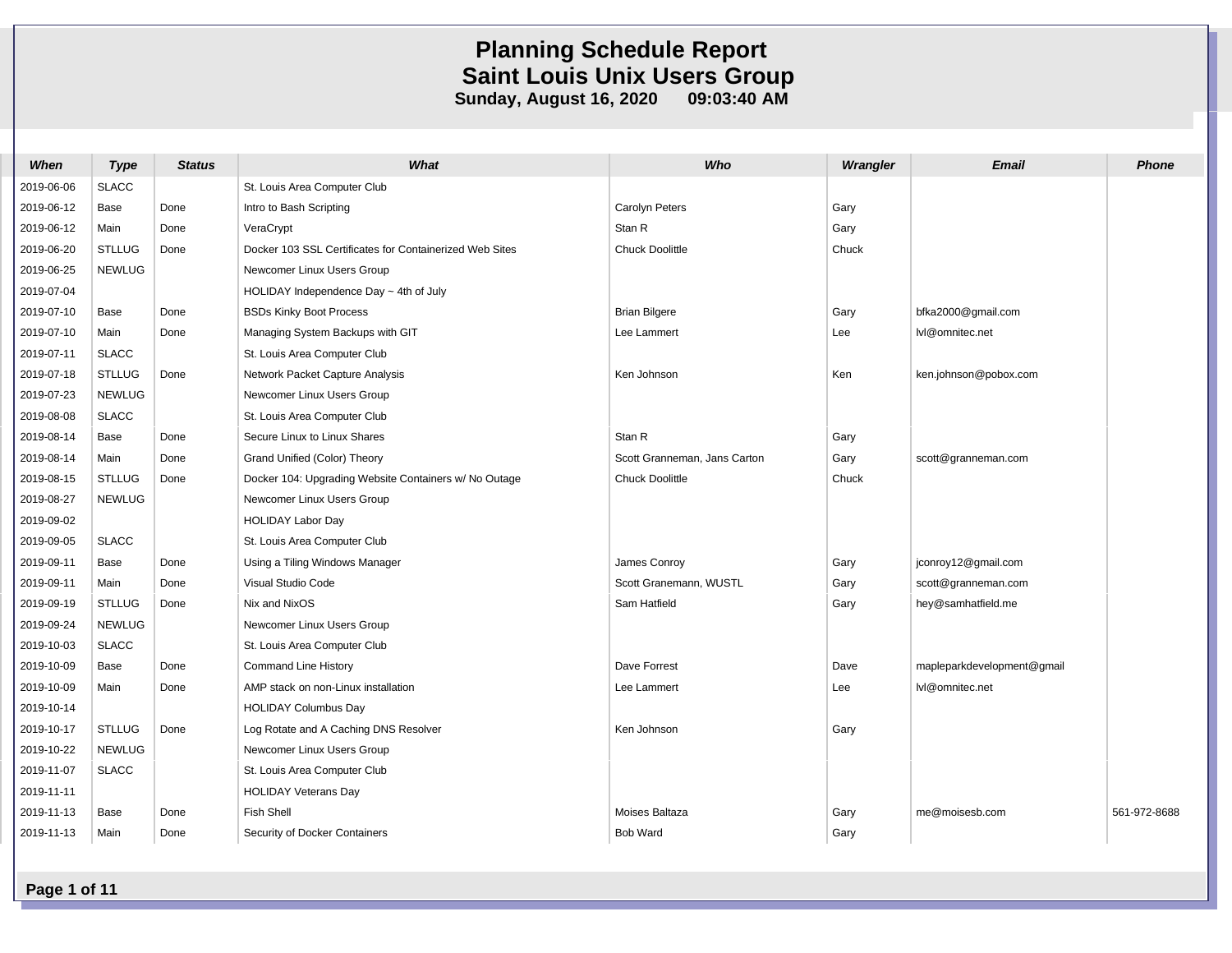| When       | <b>Type</b>   | <b>Status</b> | What                                                 | Who                            | Wrangler  | <b>Email</b>                | <b>Phone</b> |
|------------|---------------|---------------|------------------------------------------------------|--------------------------------|-----------|-----------------------------|--------------|
| 2019-11-21 | <b>STLLUG</b> | Done          | Variables in the BASH shell                          | Steven Lembark                 | Gary      | lembark@wrkhors.com         |              |
| 2019-11-26 | <b>NEWLUG</b> |               | Newcomer Linux Users Group ~ Prairie Commons         |                                | Stan      |                             |              |
| 2019-11-28 |               |               | HOLIDAY Thanksgiving day                             |                                |           |                             |              |
| 2019-12-02 | Steercom      |               | <b>SLUUG Steering Committee</b>                      |                                |           |                             |              |
| 2019-12-05 | <b>SLACC</b>  |               | St. Louis Area Computer Club ~ Thornhill             |                                | Phil      |                             |              |
| 2019-12-09 |               |               | PARTY "All Techie Groups"                            |                                | Gary      |                             |              |
| 2019-12-11 | Base          | <b>AWOL</b>   | Something on AWK                                     | James Conroy                   | Gary      | jconroy12@gmail.com         |              |
| 2019-12-11 | Main          | Done          | <b>Container Orchestration</b>                       | Matt Skipton for WWT           | Lee       |                             |              |
| 2019-12-17 | <b>NEWLUG</b> |               | Newcomer Linux Users Group ~ 3rd Tue Prairie Commons |                                | Stan      |                             |              |
| 2019-12-19 | <b>STLLUG</b> | Done          | Raspberry Pi Crypto Mining                           | Gary Thompson                  | Gary      | johnny@johnypumphandle.com  |              |
| 2019-12-24 |               |               | <b>Christmas Eve</b>                                 |                                |           |                             |              |
| 2019-12-25 |               |               | <b>HOLIDAY Christmas Day</b>                         |                                |           |                             |              |
| 2019-12-30 | Steercom      |               | SLUUG Steering Committee for January 2020            |                                |           |                             |              |
| 2019-12-31 |               |               | New Years Eve                                        |                                |           |                             |              |
| 2020-01-01 |               |               | HOLIDAY New Year 2020                                |                                |           |                             |              |
| 2020-01-02 | <b>SLACC</b>  |               | St. Louis Area Computer Club ~ Thornhill             |                                | Phil      |                             |              |
| 2020-01-08 | Base          | Done          | AWK and sed                                          | James Conroy                   | Gary      | jconroy12@gmail.com         |              |
| 2020-01-08 | Main          | Done          | Cloud Concepts for Unix Gurus                        | Joe Epplin                     | R. Seibel | epplinj@objectcomputing.com |              |
| 2020-01-16 | <b>STLLUG</b> | Done          | CEPH File System                                     | Michael Carrington of SuSE     | Gary      | mcarrington@suse.com        |              |
| 2020-01-20 |               |               | <b>HOLIDAY MLK Day</b>                               |                                |           |                             |              |
| 2020-01-28 | <b>NEWLUG</b> |               | Newcomer Linux Users Group ~ Prairie Commons         |                                | Stan      |                             |              |
| 2020-02-03 | Steercom      |               | <b>SLUUG Steering Committee</b>                      |                                |           |                             |              |
| 2020-02-06 | <b>SLACC</b>  |               | St. Louis Area Computer Club ~ Rock Road             |                                | Phil      |                             |              |
| 2020-02-12 |               |               | SLUUG Annual Meeting and Elections                   |                                |           |                             |              |
| 2020-02-12 | Base          | Done          | File permissions                                     | Stan R                         |           |                             |              |
| 2020-02-12 | Main          | Done          | AWS VPS Amazon Virtual Private Cloud                 | Steven Lembark                 | Gary      | lembark@wrkhors.com         |              |
| 2020-02-17 |               |               | <b>HOLIDAY Presidents Day</b>                        |                                |           |                             |              |
| 2020-02-20 | <b>STLLUG</b> | Done          | ANTI-SPAM with Sender Policy Framework               | Dave Forrest                   | Gary      | mapleparkdevelopment@gmail. |              |
| 2020-02-25 | <b>NEWLUG</b> |               | Newcomer Linux Users Group ~ Rock Road               |                                | Stan      |                             |              |
| 2020-03-02 | Steercom      |               | SLUUG Steering Committee and Count Ballots           |                                |           |                             |              |
| 2020-03-11 | Base          | Done          | <b>NMAP Scripts</b>                                  | Tony Zafiropoulos SysEngr CISA | Gary      |                             |              |
| 2020-03-11 | Main          | Done          | Amateur Radio and Open Source Software               | Kyle Krieg                     | Lee       | aa0z@slsrc.org              |              |
| 2020-03-12 | <b>SLACC</b>  |               | St. Louis Area Computer Club ~ 2nd Thu Thornhill     |                                | Phil      |                             |              |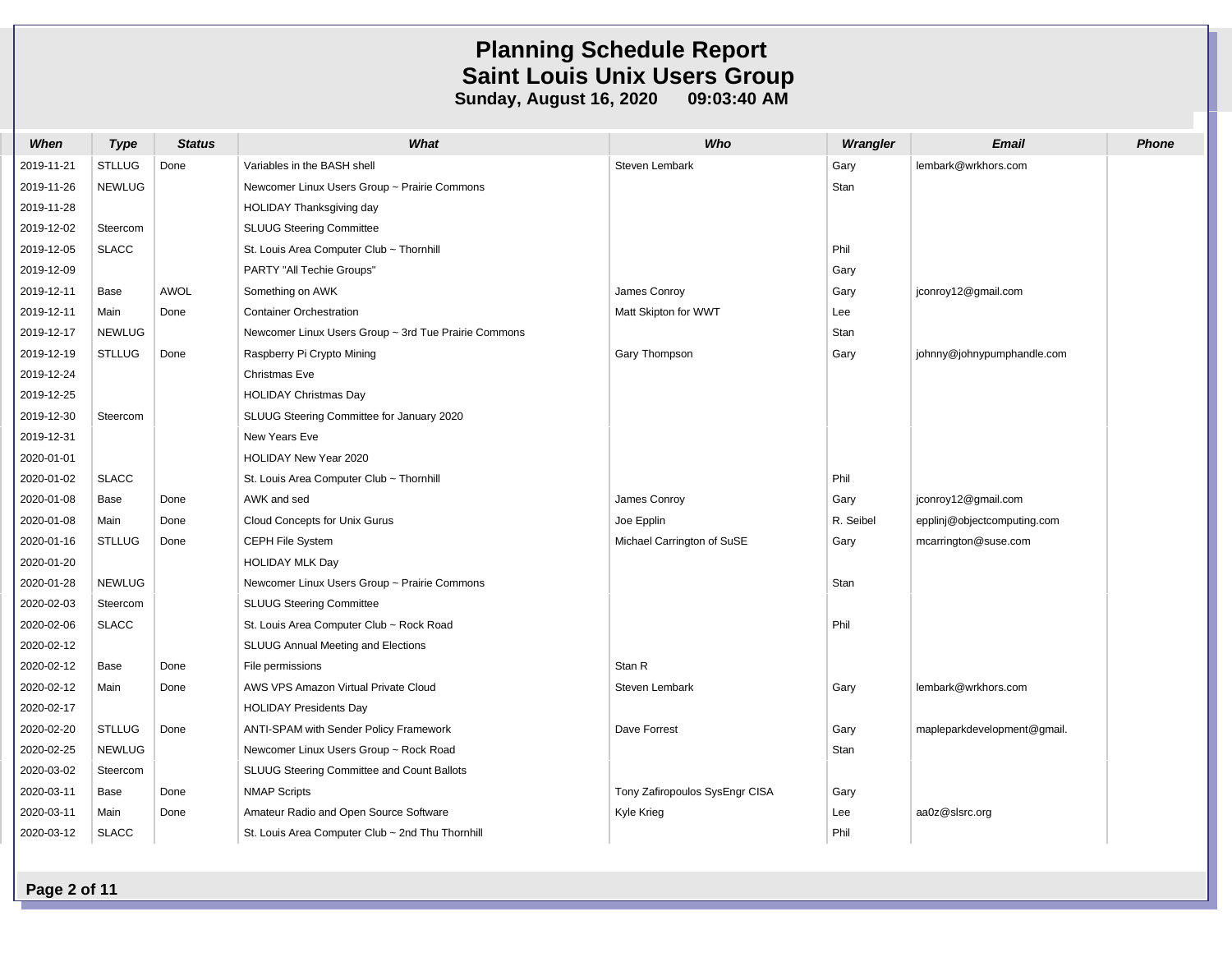| When       | Type          | <b>Status</b> | What                                             | Who                    | Wrangler  | Email                       | <b>Phone</b> |
|------------|---------------|---------------|--------------------------------------------------|------------------------|-----------|-----------------------------|--------------|
| 2020-03-19 | <b>STLLUG</b> | Done          | Hardware: FPGAs, ASICs, CPUs                     | <b>Brice Meyer</b>     | Gary      | bmeyer@sei.cmu.edu          |              |
| 2020-03-24 | <b>NEWLUG</b> | Cancelled     | Newcomer Linux Users Group ~ Thornhill           |                        | Stan      |                             |              |
| 2020-03-30 | Steercom      |               | SLUUG Steering Committee for April               |                        |           |                             |              |
| 2020-04-02 | <b>SLACC</b>  |               | St. Louis Area Computer Club ~ ONLINE            |                        | Phil      |                             |              |
| 2020-04-04 |               |               | Library Reservations $\sim$ Indefinet Delay      | Stan & Phil?           |           |                             |              |
| 2020-04-08 | Base          | Done          | Working ONLINE $\sim$ A Familiarity Period       | Stan R                 | Gary      | stanr@sluug.org             | 314-298-1183 |
| 2020-04-08 | Main          | Done          | Django                                           | <b>Tyler Rudie</b>     | Gary      | rudiet@gmail.com            | 636-734-8977 |
| 2020-04-16 | <b>STLLUG</b> | Done          | Linux at the Open Network Laboratory WUSTL       | Dr. Parwatkar of WUSTL | Ken J.    |                             |              |
| 2020-04-28 | <b>NEWLUG</b> |               | Newcomer Linux Users Group ~ ONLINE              |                        | Stan      |                             |              |
| 2020-05-04 | Steercom      |               | SLUUG Steering Committee ~ ONLINE                |                        |           |                             |              |
| 2020-05-07 | <b>SLACC</b>  |               | St. Louis Area Computer Club ~ ONLINE            |                        | Phil      |                             |              |
| 2020-05-13 | Base          | <b>AWOL</b>   | Magic Mirrors and Smoke                          | Stan Reichardt         |           |                             |              |
| 2020-05-13 | Main          | Done          | Websites with Let's Encrypt Certs                | Lee Lammert            |           |                             |              |
| 2020-05-21 | <b>STLLUG</b> | Done          | <b>Bash Interpolation</b>                        | Steven Lembark         | Gary      | lembark@wrkhors.com         |              |
| 2020-05-25 |               |               | <b>HOLIDAY Memorial Day</b>                      |                        |           |                             |              |
| 2020-05-26 | <b>NEWLUG</b> |               | Newcomer Linux Users Group ~ ONLINE              |                        | Stan      |                             |              |
| 2020-06-01 | Steercom      |               | SLUUG Steering Committee ~ ONLINE                |                        |           |                             |              |
| 2020-06-04 | <b>SLACC</b>  |               | St. Louis Area Computer Club ~ ONLINE            |                        | Phil      |                             |              |
| 2020-06-10 | Base          | Done          | Activating Linux on a Chromebook                 | Don Ellis              | Gary      |                             |              |
| 2020-06-10 | Main          | Done          | <b>DNS Wars</b>                                  | <b>David Forrest</b>   | Gary      | mapleparkdevelopment@gmail. |              |
| 2020-06-18 | <b>STLLUG</b> | Done          | Ethereum/VeChain Supply Chain                    | Brendan Laiben         | R. Seibel | laibenb@objectcomputing.com |              |
| 2020-06-23 | <b>NEWLUG</b> |               | Newcomer Linux Users Group ~ ONLINE              |                        | Stan      |                             |              |
| 2020-06-29 | Steercom      |               | SLUUG Steering Committee for July ~ ONLINE       |                        |           |                             |              |
| 2020-07-02 | <b>SLACC</b>  |               | St. Louis Area Computer Club ~ ONLINE            |                        |           |                             |              |
| 2020-07-04 |               |               | HOLIDAY Independence Day $\sim$ 4th of July      |                        |           |                             |              |
| 2020-07-08 | Base          | Done          | A Gentle Intoduction to Markdown                 | Ed Howland             | gary      | ed.howland@gmail.com        |              |
| 2020-07-08 | Main          | Done          | A Gentle Intoductiion to Docker                  | <b>Robert Citek</b>    | gary      | Robert.Citek@gmail.com      |              |
| 2020-07-16 | <b>STLLUG</b> | Done          | Using UNIX CLI tools written in Rust             | Michael Madden         | gary      | michael madden@fastmail.com |              |
| 2020-07-28 | <b>NEWLUG</b> |               | Newcomer Linux Users Group ~ ONLINE              |                        |           |                             |              |
| 2020-08-03 | Steercom      |               | SLUUG Steering Committee ~ ONLINE                |                        |           |                             |              |
| 2020-08-06 | <b>SLACC</b>  |               | St. Louis Area Computer Club ~ ONLINE            |                        |           |                             |              |
| 2020-08-12 | Base          | Done          | Using dnsmasq to handle DHCP and name resolution | Dave Forrest           | Gary      |                             |              |
| 2020-08-12 | Main          | Done          | Voting Technologies and Security                 | Scott Granneman, WUSTL | Gary      | scott@granneman.com         |              |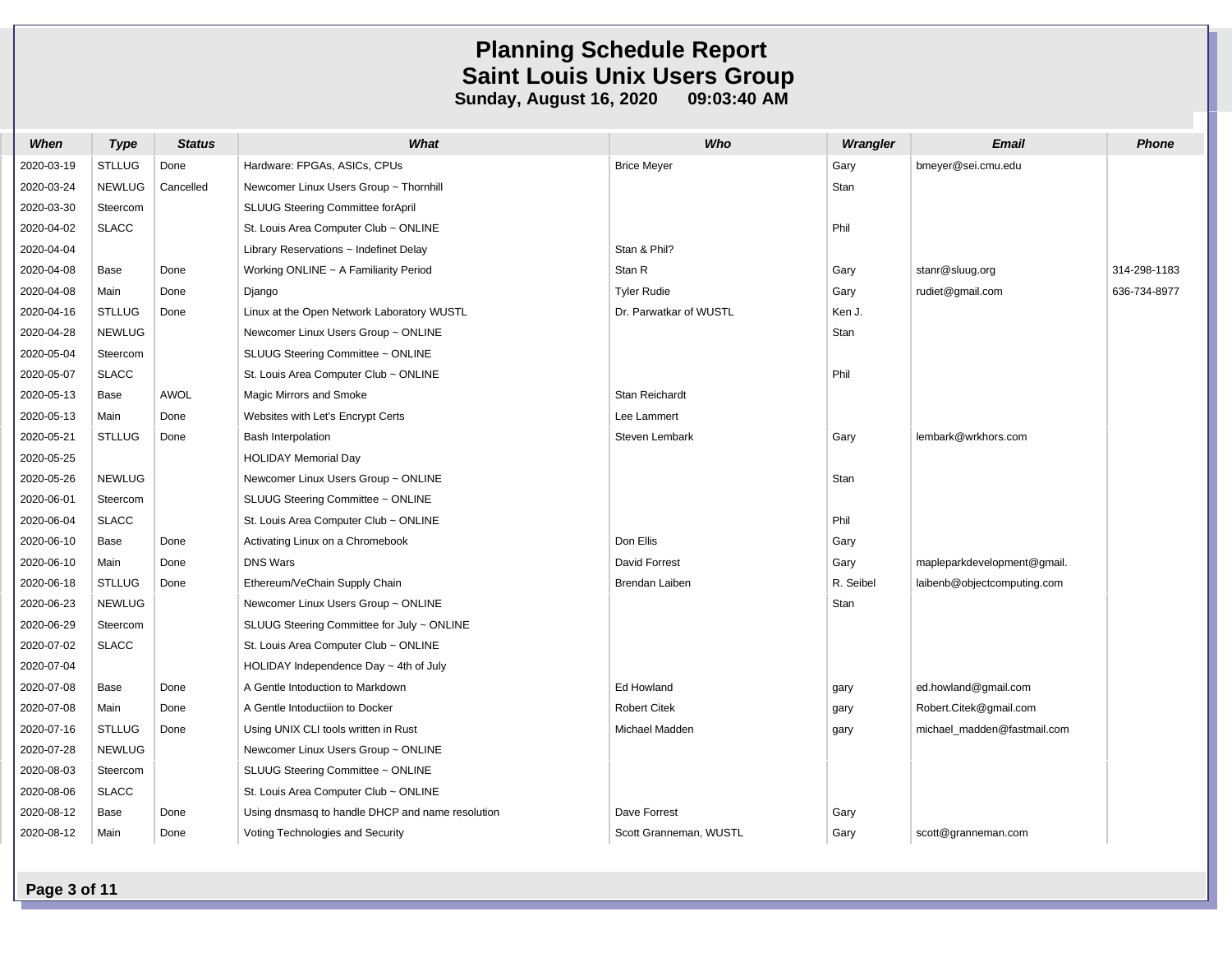| When       | <b>Type</b>   | <b>Status</b> | What                                               | Who                             | Wrangler  | <b>Email</b>           | <b>Phone</b> |
|------------|---------------|---------------|----------------------------------------------------|---------------------------------|-----------|------------------------|--------------|
| 2020-08-20 | <b>STLLUG</b> | Confirmed     | Print Anywhere Authoring (i.e. Print-On-Demand)    | <b>Bryce Meyer</b>              | Gary      | bmeyer@sei.cmu.edu     |              |
| 2020-08-25 | <b>NEWLUG</b> |               | Newcomer Linux Users Group ~ ONLINE                |                                 |           |                        |              |
| 2020-08-31 | Steercom      |               | SLUUG Steering Committee for September ~ ONLINE    |                                 |           |                        |              |
| 2020-09-03 | <b>SLACC</b>  |               | St. Louis Area Computer Club ~ ONLINE              |                                 |           |                        |              |
| 2020-09-09 | Base          | Confirmed     | Apple Phone iOS 14 Details                         | Scott Granneman                 | Gary      | scott@granneman.com    |              |
| 2020-09-09 | Main          | Available     |                                                    |                                 |           |                        |              |
| 2020-09-09 | Main          | Idea          | Apple interfaces and accessories for audio & video | Don Ellis                       | Gary      |                        |              |
| 2020-09-09 | Main          | Idea          | Block Chain Concepts (WITHOUT ANY BITCOIN)         | Prof.Feng Hou, Maryville        | R. Seible | fhou@maryville.edu     |              |
| 2020-09-09 | Main          | Idea          | Collect all logins                                 | Joe Bohnenstiehl                | Gary      | jbohnens@gmail.com     |              |
| 2020-09-09 | Main          | Idea          | Computing for the Visually Impared                 | Ed Howland                      | Gary      | ed.howland@gmail.com   | 616-206-7911 |
| 2020-09-09 | Main          | Idea          | How Bad is Cryptocurrency                          | Steven Lembark                  | Gary      | lembark@wrkhors.com    |              |
| 2020-09-09 | Main          | Idea          | Ins and outs of Firewalld                          | Lee Lammert                     | Lee       |                        |              |
| 2020-09-09 | Main          | Idea          | Redhat OpenShift Container Platform                | https://OpenShift.com           |           |                        |              |
| 2020-09-09 | Main          | Idea          | Tsunami Vulnerability Scanner                      | Security Now! #775 - 07-14-20   |           |                        |              |
| 2020-09-09 | Main          | Idea          | Using git for distributed version control of files | Robert Citek                    | gary      | Robert.Citek@gmail.com |              |
| 2020-09-09 | Main          | Idea          | Using High End Graphic Cards                       | <b>Brice Meyer</b>              | Gary      | bmeyer@sei.cmu.edu     |              |
| 2020-09-09 | Main          | Idea          | ZoneMinder (January 2020 was latest release)       | Andrew Bauer                    | Gary      |                        |              |
| 2020-09-09 | <b>TBD</b>    | Idea          | Ansible/Puppet on Cloud Containers                 | Frank M. Syler                  | Gary      | me@franksiler.com      |              |
| 2020-09-09 | TBD           | Idea          | OpenWrt ~ Secure Your Router with Linux            | https://openwrt.org/            |           |                        |              |
| 2020-09-09 | <b>TBD</b>    | Idea          | Overview of Functional Programming                 | 2                               |           |                        |              |
| 2020-09-09 | <b>TBD</b>    | Idea          | PXE boot using pfsense and freenas                 | <b>Wendell Barber</b>           | Gary      | pure102@hotmail.com    |              |
| 2020-09-09 | TBD           | Idea          | Raspberry Pi 4 Installation                        | <b>Brian Bilgere</b>            | Gary      | bfka2000@gmail.com     |              |
| 2020-09-09 | <b>TBD</b>    | Idea          | Ripgrep and FZF (should this be 2 seprate?)        | Tom Hrausicky                   | Gary      | tchrabusicky@gmail.com |              |
| 2020-09-09 | <b>TBD</b>    | Idea          | serverless on Cloud Containers                     | Frank M. Syler                  | Gary      | me@franksiler.com      |              |
| 2020-09-09 | <b>TBD</b>    | Idea          | Smoking Docker (58 slides)                         | Steven Lembark                  | Gary      | lembark@wrkhors.com    |              |
| 2020-09-09 | <b>TBD</b>    | Idea          | SUSE on Raspberry Pi                               | Joe Bohnenstiehl                | Gary      | jbohnens@gmail.com     |              |
| 2020-09-09 | <b>TBD</b>    | Idea          | terraform on Cloud Containers                      | Frank M. Syler                  | Gary      | me@franksiler.com      |              |
| 2020-09-09 | <b>TBD</b>    | Idea          | Yubikey ~ Multi Factor Authentication Device       | 2                               |           |                        |              |
| 2020-09-17 | <b>STLLUG</b> | Available     |                                                    |                                 |           |                        |              |
| 2020-09-17 | <b>STLLUG</b> | Idea          | IBM and Red Hat                                    | George Switzer                  | Gary      | gswitzer@us.ibm.com    | 309-264-8569 |
| 2020-09-17 | <b>STLLUG</b> | Idea          | Microsoft's Windows Subsystem for Linux (WSL)      | Ahjay, Glenn, Brian W. Caldwell | Gary      |                        |              |
| 2020-09-17 | <b>STLLUG</b> | Idea          | Oracle Linux                                       | $\overline{z}$                  | Gary      |                        |              |
| 2020-09-22 | <b>NEWLUG</b> |               | Newcomer Linux Users Group ~ ONLINE                |                                 |           |                        |              |

**Page 4 of 11**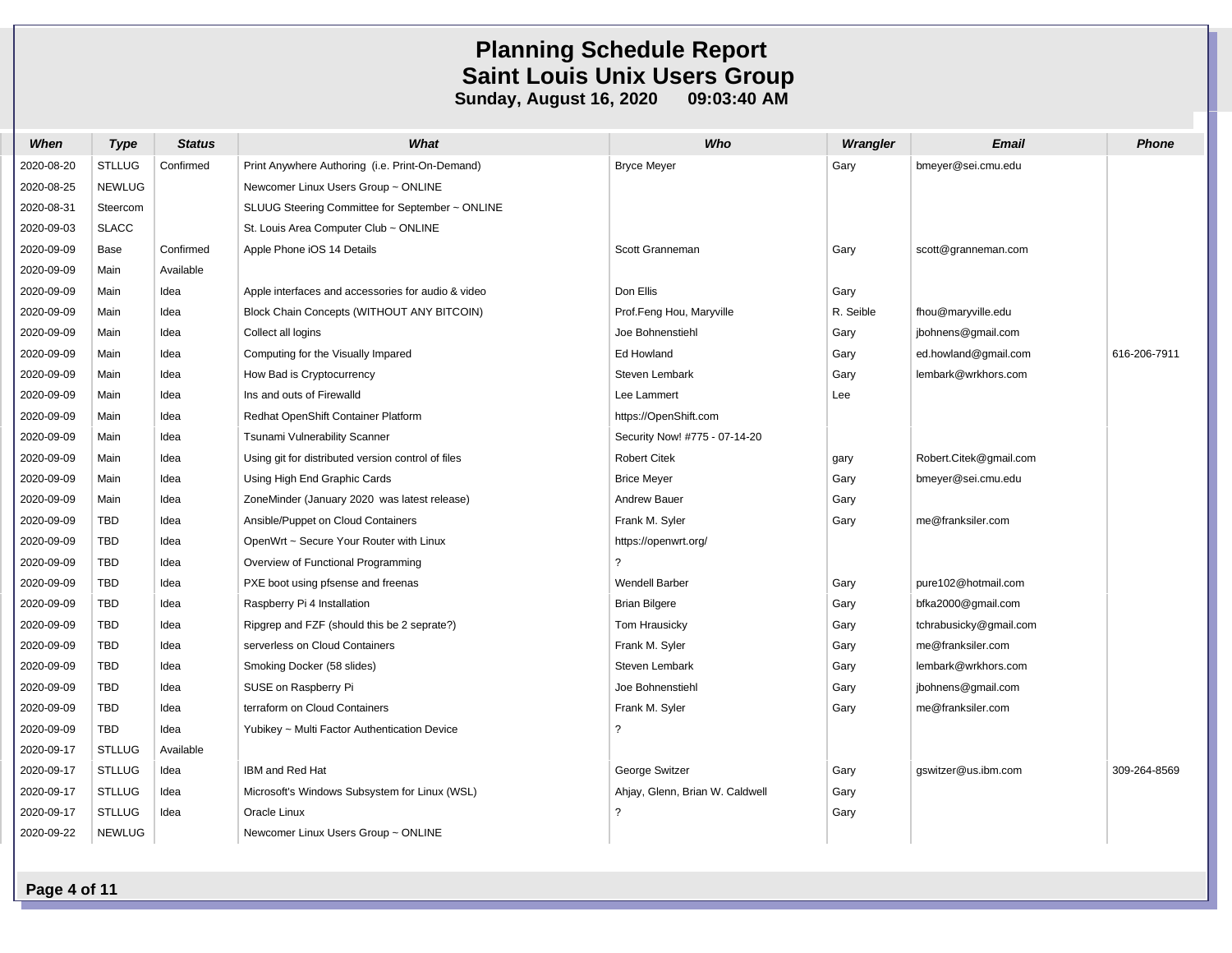| When       | <b>Type</b>  | <b>Status</b> | What                                                  | Who                          | Wrangler | <b>Email</b> | Phone |
|------------|--------------|---------------|-------------------------------------------------------|------------------------------|----------|--------------|-------|
| 2020-10-01 | <b>SLACC</b> |               | St. Louis Area Computer Club ~ ONLINE                 |                              |          |              |       |
| 2020-10-03 |              |               | <b>Library Reservations</b>                           | Stan & Phil?                 |          |              |       |
| 2020-10-05 | Steercom     |               | SLUUG Steering Committee ~ ONLINE                     |                              |          |              |       |
| 2020-10-14 | Base         | Available     |                                                       |                              |          |              |       |
| 2020-10-14 | Base         | Idea          | Advantages and disadvantages of Linux                 | https://meterpreter.org/     |          |              |       |
| 2020-10-14 | Base         | Idea          | Audio processing software survey                      | ?                            |          |              |       |
| 2020-10-14 | Base         | Idea          | AWK and sed                                           | James Conroy BASE 2020-01-08 |          |              |       |
| 2020-10-14 | Base         | Idea          | Boot process                                          | $\ddot{\phantom{0}}$         |          |              |       |
| 2020-10-14 | Base         | Idea          | Chkconfig, init.d, etc.                               | $\tilde{?}$                  |          |              |       |
| 2020-10-14 | Base         | Idea          | Chrome / Chromium-browser                             | $\overline{?}$               |          |              |       |
| 2020-10-14 | Base         | Idea          | Dia (drawing software)                                | stanr BASE 2013-01-09        |          |              |       |
| 2020-10-14 | Base         | Idea          | Division of OSS projects                              | $\ddot{\phantom{0}}$         |          |              |       |
| 2020-10-14 | Base         | Idea          | DNS installation, setup, and configure                | $\overline{\phantom{a}}$     |          |              |       |
| 2020-10-14 | Base         | Idea          | DNS Using Different Servers                           | $\overline{\phantom{a}}$     |          |              |       |
| 2020-10-14 | Base         | Idea          | FILESYSTEMS(5) (see man fs)                           | ?                            |          |              |       |
| 2020-10-14 | Base         | Idea          | Finding Linux files and file contents                 | https://meterpreter.org/     |          |              |       |
| 2020-10-14 | Base         | Idea          | How to configure SSH in Linux                         | https://meterpreter.org/     |          |              |       |
| 2020-10-14 | Base         | Idea          | How to enable Remote Access MySQL                     | https://meterpreter.org/     |          |              |       |
| 2020-10-14 | Base         | Idea          | How to set up a UFW firewall                          | https://meterpreter.org/     |          |              |       |
| 2020-10-14 | Base         | Idea          | Installing OS-signing keys in UEFI                    | $\overline{\phantom{a}}$     |          |              |       |
| 2020-10-14 | Base         | Idea          | install OpenVPN Server in Linux                       | https://meterpreter.org/     |          |              |       |
| 2020-10-14 | Base         | Idea          | $IRC$ ~ internet Relay Chat                           | $\overline{\phantom{0}}$     |          |              |       |
| 2020-10-14 | Base         | Idea          | Kallithea (source code repository hosting)            | $\tilde{ }$                  |          |              |       |
| 2020-10-14 | Base         | Idea          | LibreOffice Draw                                      | ?                            |          |              |       |
| 2020-10-14 | Base         | Idea          | Linux Log Analysis                                    | https://meterpreter.org/     |          |              |       |
| 2020-10-14 | Base         | Idea          | Linux terminal shortcuts                              | https://meterpreter.org/     |          |              |       |
| 2020-10-14 | Base         | Idea          | MS Windows regedit - edit Windows registry from Linux | $\overline{\phantom{0}}$     |          |              |       |
| 2020-10-14 | Base         | Idea          | mutt email client                                     | Jeff Muse MAIN 2013-01-09    |          |              |       |
| 2020-10-14 | Base         | Idea          | nginx (web server, reverse proxy, etc.)               | $\overline{\phantom{a}}$     |          |              |       |
| 2020-10-14 | Base         | Idea          | OpenSSL (CSRs, certificates, s_client)                | $\overline{\phantom{0}}$     |          |              |       |
| 2020-10-14 | Base         | Idea          | <b>Physical Security</b>                              | $\overline{?}$               |          |              |       |
| 2020-10-14 | Base         | Idea          | Regular expressions                                   | $\ddot{\phantom{0}}$         |          |              |       |
| 2020-10-14 | Base         | Idea          | Remote access to Linux, Windows, macOS                | $\overline{\phantom{a}}$     |          |              |       |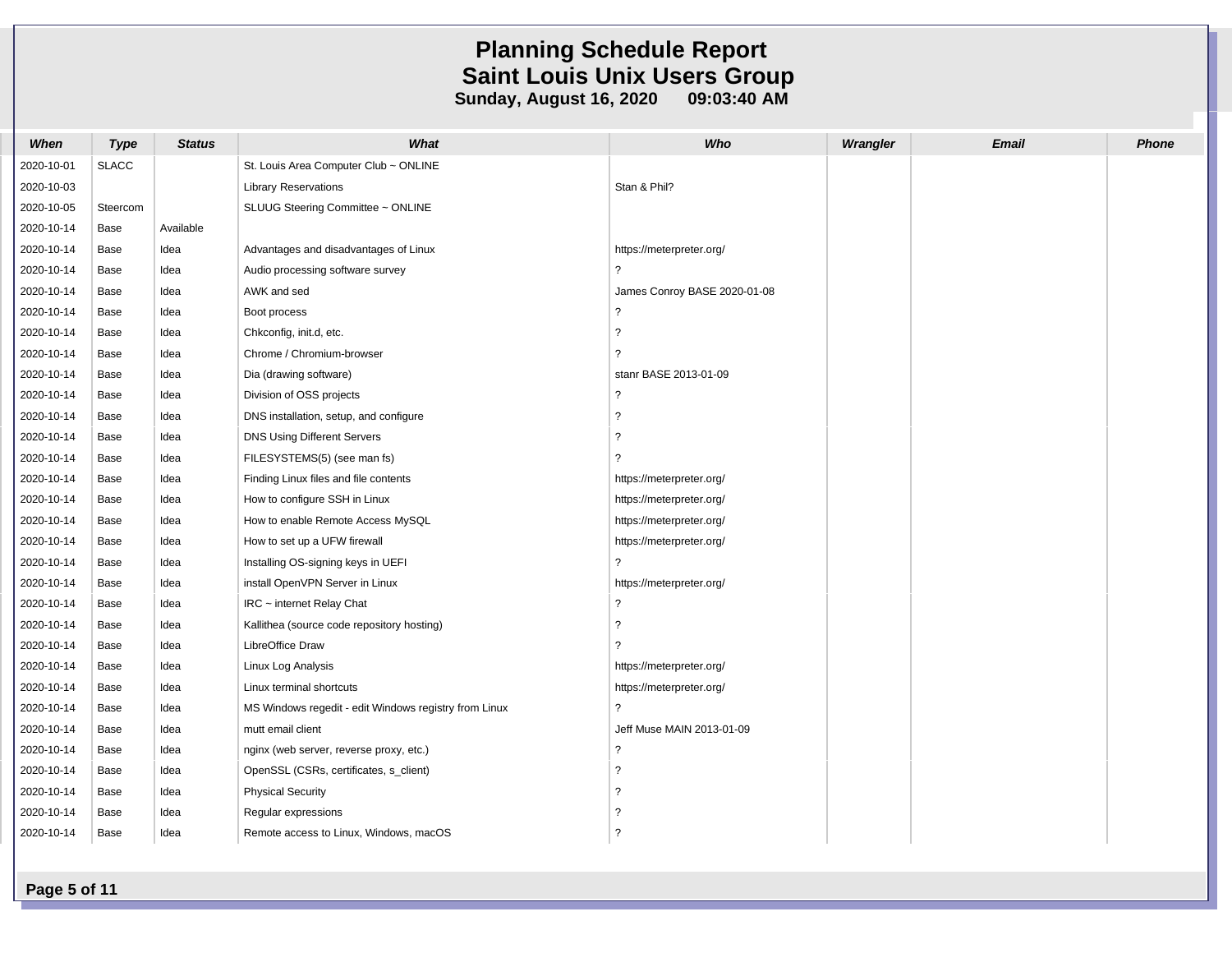| When       | <b>Type</b> | <b>Status</b> | What                                                        | Who                            | Wrangler | <b>Email</b>     | <b>Phone</b> |
|------------|-------------|---------------|-------------------------------------------------------------|--------------------------------|----------|------------------|--------------|
| 2020-10-14 | Base        | Idea          | Secure Enhanced Linux (SELinux)?                            | https://meterpreter.org/       |          |                  |              |
| 2020-10-14 | Base        | Idea          | Standard In/Out/Error, Redirection, and Pipes               | ?                              |          |                  |              |
| 2020-10-14 | Base        | Idea          | Top 10 most useful Linux commands                           | https://meterpreter.org/       |          |                  |              |
| 2020-10-14 | Base        | Idea          | Use cat command (can combine files)                         | https://meterpreter.org/       |          |                  |              |
| 2020-10-14 | Base        | Idea          | Use $cp$ , mv, rm, and touch commands $\sim$ manage files   | https://meterpreter.org/       |          |                  |              |
| 2020-10-14 | Base        | Idea          | Use cut and paste commands                                  | $\overline{?}$                 |          |                  |              |
| 2020-10-14 | Base        | Idea          | Use df to report file systrem disk space usage              | https://meterpreter.org/       |          |                  |              |
| 2020-10-14 | Base        | Idea          | Use dig command to query DNS records                        | https://meterpreter.org/       |          |                  |              |
| 2020-10-14 | Base        | Idea          | Use Fail2ban to secure SSH service                          | Ken Johnson STLLUG 2016-12-15  |          |                  |              |
| 2020-10-14 | Base        | Idea          | Use gitso to support others (remotely)                      | ?                              |          |                  |              |
| 2020-10-14 | Base        | Idea          | Use grep to search for pattern in files                     | https://meterpreter.org/       |          |                  |              |
| 2020-10-14 | Base        | Idea          | Use iperf command to diagnose network speed                 | https://meterpreter.org/       |          |                  |              |
| 2020-10-14 | Base        | Idea          | Use locate command                                          | https://meterpreter.org/       |          |                  |              |
| 2020-10-14 | Base        | Idea          | Use mkdir and rmdir command $\sim$ manage directories       | https://meterpreter.org/       |          |                  |              |
| 2020-10-14 | Base        | Idea          | Use mount command and /etc/fstab file                       | ?                              |          |                  |              |
| 2020-10-14 | Base        | Idea          | Use mtr command to diagnose network problems                | https://meterpreter.org/       |          |                  |              |
| 2020-10-14 | Base        | Idea          | Use netstat to view all open ports on Linux                 | https://meterpreter.org/       |          |                  |              |
| 2020-10-14 | Base        | Idea          | Use PGP/GPG in Email                                        | $\overline{?}$                 |          |                  |              |
| 2020-10-14 | Base        | Idea          | Use ps, bg, fg, kill, killall, top, htop with processes     | https://meterpreter.org/       |          |                  |              |
| 2020-10-14 | Base        | Idea          | Use rsync and grsync $\sim$ local/remote file copy          | $\overline{?}$                 |          |                  |              |
| 2020-10-14 | Base        | Idea          | Use scp and sftp commands to transfer data                  | https://meterpreter.org/       |          |                  |              |
| 2020-10-14 | Base        | Idea          | Use script and scriptreplay                                 | ?                              |          |                  |              |
| 2020-10-14 | Base        | Idea          | Use sort and uniq commands                                  | https://meterpreter.org/       |          |                  |              |
| 2020-10-14 | Base        | Idea          | Use split and cat to divide and combine files               | https://meterpreter.org/       |          |                  |              |
| 2020-10-14 | Base        | Idea          | Use ss to view network status                               | https://meterpreter.org/       |          |                  |              |
| 2020-10-14 | Base        | Idea          | Use sync command (finish writes to USB thumbdrives)         | ?                              |          |                  |              |
| 2020-10-14 | Base        | Idea          | Use tar and gzip commands $\sim$ archive and compress files | https://meterpreter.org/       |          |                  |              |
| 2020-10-14 | Base        | Idea          | Use touch command                                           | https://meterpreter.org/       |          |                  |              |
| 2020-10-14 | Base        | Idea          | Use vi/vim editor                                           | https://meterpreter.org/       |          |                  |              |
| 2020-10-14 | Base        | Idea          | Video processing software survey                            | $\overline{?}$                 |          |                  |              |
| 2020-10-14 | Base        | Idea          | <b>WHOIS</b>                                                | ?                              |          |                  |              |
| 2020-10-14 | Main        | Available     |                                                             |                                |          |                  |              |
| 2020-10-14 | Main        | Idea          | openVAS upgrade (No earlier than Oct)                       | Tony Zafiropoulos SysEngr CISA | Gary     | tonyz@CTiTEK.com | 314-504-3974 |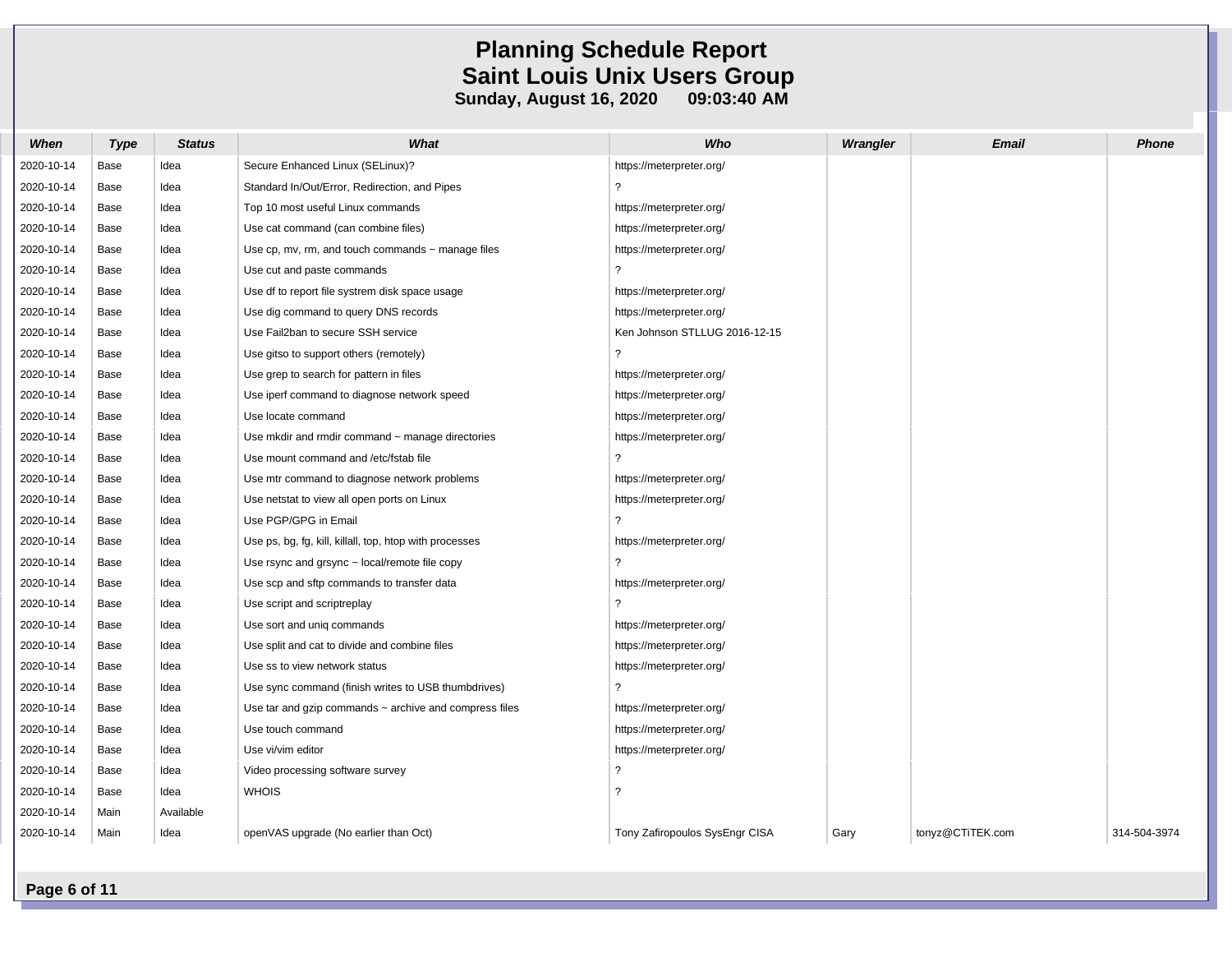| When       | <b>Type</b>   | <b>Status</b> | What                                              | Who | Wrangler | <b>Email</b> | <b>Phone</b> |
|------------|---------------|---------------|---------------------------------------------------|-----|----------|--------------|--------------|
| 2020-10-15 | <b>STLLUG</b> | Available     |                                                   |     |          |              |              |
| 2020-10-27 | <b>NEWLUG</b> |               | Newcomer Linux Users Group ~ ONLINE               |     |          |              |              |
| 2020-11-02 | Steercom      |               | SLUUG Steering Committee ~ ONLINE                 |     |          |              |              |
| 2020-11-05 | <b>SLACC</b>  |               | St. Louis Area Computer Club ~ ONLINE             |     |          |              |              |
| 2020-11-11 |               |               | <b>HOLIDAY Vetrans Day</b>                        |     |          |              |              |
| 2020-11-11 | Base          | Available     |                                                   |     |          |              |              |
| 2020-11-11 | Main          | Available     |                                                   |     |          |              |              |
| 2020-11-19 | <b>STLLUG</b> | Available     |                                                   |     |          |              |              |
| 2020-11-24 | <b>NEWLUG</b> |               | Newcomer Linux Users Group ~ ONLINE               |     |          |              |              |
| 2020-11-26 |               |               | <b>HOLIDAY Thanksgiving Day</b>                   |     |          |              |              |
| 2020-11-30 | Steercom      |               | SLUUG Steering Committee for December ~ ONLINE    |     |          |              |              |
| 2020-12-03 | <b>SLACC</b>  |               | St. Louis Area Computer Club ~ ONLINE             |     |          |              |              |
| 2020-12-09 | Base          | Available     |                                                   |     |          |              |              |
| 2020-12-09 | Main          | Available     |                                                   |     |          |              |              |
| 2020-12-15 | <b>NEWLUG</b> |               | Newcomer Linux Users Group ~ 3rd Tuesday ~ ONLINE |     |          |              |              |
| 2020-12-17 | <b>STLLUG</b> | Available     |                                                   |     |          |              |              |
| 2020-12-24 |               |               | Christmas Eve                                     |     |          |              |              |
| 2020-12-25 |               |               | <b>HOLDIAY Christmas Day</b>                      |     |          |              |              |
| 2020-12-31 |               |               | New Year Eve                                      |     |          |              |              |
| 2021-01-01 |               |               | HOLIDAY New Year 2021                             |     |          |              |              |
| 2021-01-04 | Steercom      |               | SLUUG Steering Committee ~ ONLINE                 |     |          |              |              |
| 2021-01-07 | <b>SLACC</b>  |               | St. Louis Area Computer Club ~ ONLINE             |     |          |              |              |
| 2021-01-13 | Base          | Available     |                                                   |     |          |              |              |
| 2021-01-13 | Main          | Available     |                                                   |     |          |              |              |
| 2021-01-21 | <b>STLLUG</b> | Available     |                                                   |     |          |              |              |
| 2021-01-26 | <b>NEWLUG</b> |               | Newcomer Linux Users Group ~ ONLINE               |     |          |              |              |
| 2021-02-01 | Steercom      |               | SLUUG Steering Committee ~ ONLINE                 |     |          |              |              |
| 2021-02-04 | <b>SLACC</b>  |               | St. Louis Area Computer Club ~ ONLINE             |     |          |              |              |
| 2021-02-10 |               |               | SLUUG Annual Meeting and Elections                |     |          |              |              |
| 2021-02-10 | Base          | Available     |                                                   |     |          |              |              |
| 2021-02-10 | Main          | Available     |                                                   |     |          |              |              |
| 2021-02-18 | <b>STLLUG</b> | Available     |                                                   |     |          |              |              |
| 2021-02-23 | <b>NEWLUG</b> |               | Newcomer Linux Users Group ~ ONLINE               |     |          |              |              |
|            |               |               |                                                   |     |          |              |              |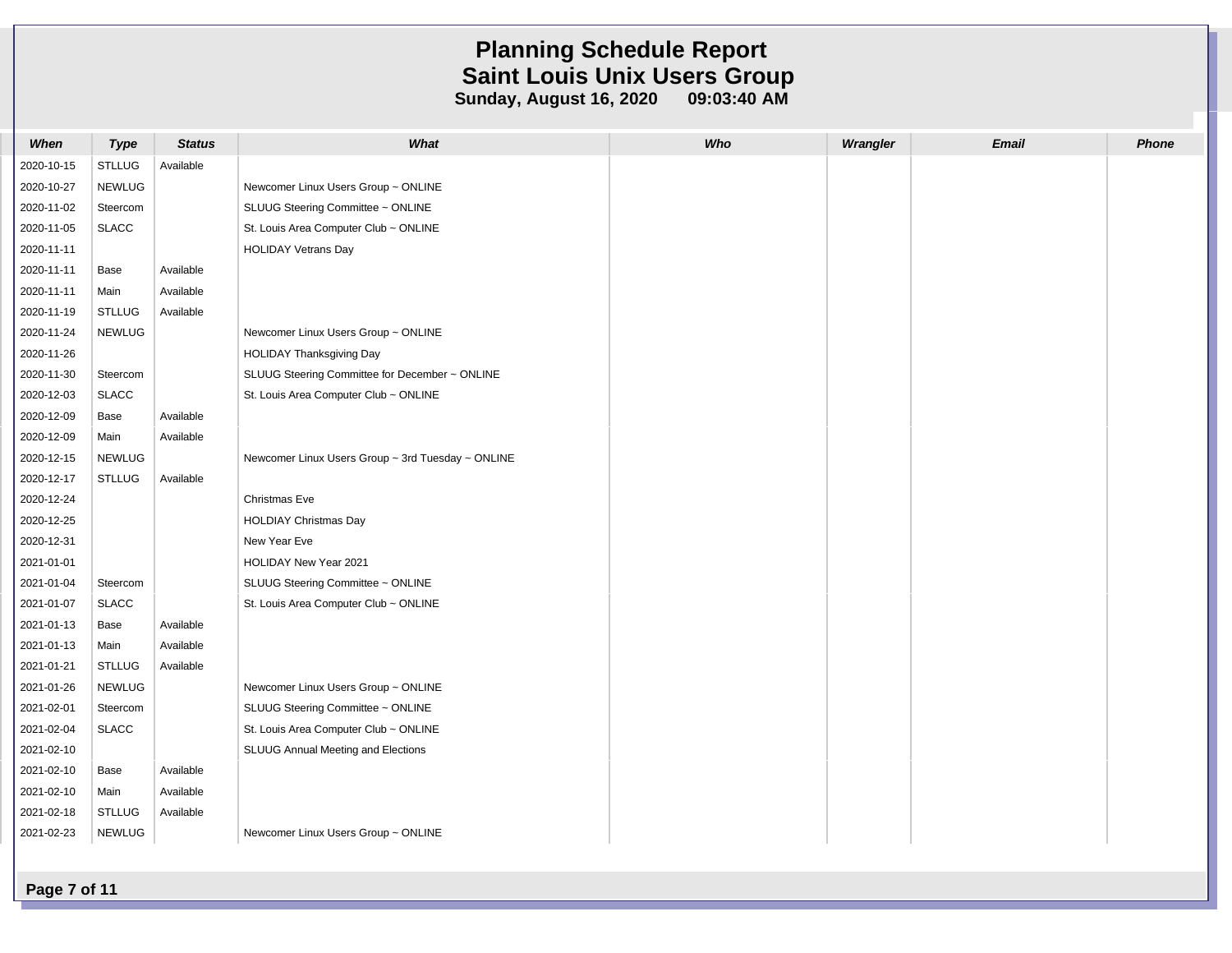| When       | <b>Type</b>   | <b>Status</b> | What                                               | Who                         | Wrangler | <b>Email</b>        | Phone        |
|------------|---------------|---------------|----------------------------------------------------|-----------------------------|----------|---------------------|--------------|
| 2021-03-01 | Steercom      |               | SLUUG Steering Committee ~ ONLINE                  |                             |          |                     |              |
| 2021-03-04 | <b>SLACC</b>  |               | St. Louis Area Computer Club ~ ONLINE              |                             |          |                     |              |
| 2021-03-10 | Base          | Available     |                                                    |                             |          |                     |              |
| 2021-03-10 | Main          | Available     |                                                    |                             |          |                     |              |
| 2021-03-18 | <b>STLLUG</b> | Available     |                                                    |                             |          |                     |              |
| 2021-03-23 | <b>NEWLUG</b> |               | Newcomer Linux Users Group ~ ONLINE                |                             |          |                     |              |
| 2021-03-29 | Steercom      |               | SLUUG Steering Committee ~ ONLINE                  |                             |          |                     |              |
| 2021-04-01 | <b>SLACC</b>  |               | St. Louis Area Computer Club ~ ONLINE              |                             |          |                     |              |
| 2021-04-14 | Base          | Available     |                                                    |                             |          |                     |              |
| 2021-04-14 | Main          | Available     |                                                    |                             |          |                     |              |
| 2021-04-15 | <b>STLLUG</b> | Available     |                                                    |                             |          |                     |              |
| 2021-04-27 | <b>NEWLUG</b> |               | Newcomer Linux Users Group ~ ONLINE                |                             |          |                     |              |
| 2021-05-20 | <b>STLLUG</b> | Available     |                                                    |                             |          |                     |              |
| 2038-01-18 |               |               | Year 2038 Problem Eve (Y2038 or Y2k38 or Unix Y2K) |                             |          |                     |              |
| 2038-01-18 | $\mathsf a$   |               |                                                    |                             |          |                     |              |
| 2038-01-18 | Base          | Idea          | SLUUG Calendar on Thunderbird Calendar             | Stan R                      |          |                     |              |
| 2038-01-18 | Base          | Not Ready     | Using Data Form in Calc                            | Stan R                      | Gary     | stanr@sluug.org     | 314-298-1183 |
| 2038-01-18 | Base          | Secondary     | Keyboard Karaoke                                   | $\overline{\phantom{a}}$    |          |                     |              |
| 2038-01-18 | Base          | Tutorial      | Learning Linux by Exploring                        | Stan R                      |          |                     |              |
| 2038-01-18 | Base          | Withdrawn     | SplashTop (Commercial Site)                        | $\overline{?}$              |          |                     |              |
| 2038-01-18 | Base          | Withdrawn     | Using UUCP in this Century                         | <b>Terry Linhardt</b>       | Gary     | tlinhardt@gmail.com |              |
| 2038-01-18 | Main          | Impossible    | Research utilization of Linux at SLU               | Erik Kaufman                | Gary     |                     |              |
| 2038-01-18 | <b>STLLUG</b> | Idea          | The Year of Linux on the Desktop                   | <b>Linus Tovalds</b>        | R.M.S.   |                     |              |
| 2038-01-18 | <b>STLLUG</b> | Impossible    | Belenix Linux (Discontinued)                       | Jeff Logullo                |          |                     |              |
| 2038-01-18 | <b>STLLUG</b> | Withdrawn     | Everything I Know About SAMBA                      | Stan R                      | Stan R   | stanr@sluug.org     | 314-298-1183 |
| 2038-01-18 | TBD           | Idea          | 3D Printing                                        | $\overline{\phantom{0}}$    |          |                     |              |
| 2038-01-18 | <b>TBD</b>    | Idea          | AIX current release, features, future              | Someone from IBM corporate? |          |                     |              |
| 2038-01-18 | TBD           | Idea          | Ansible (more in-depth, hands-on)                  | $\tilde{?}$                 |          |                     |              |
| 2038-01-18 | <b>TBD</b>    | Idea          | Apple current release, features, future            | $\overline{?}$              |          |                     |              |
| 2038-01-18 | TBD           | Idea          | <b>Bitcoin</b>                                     | $\tilde{ }$                 |          |                     |              |
| 2038-01-18 | TBD           | Idea          | Build and Manage Desktop Applications              | $\overline{2}$              | Lee      |                     |              |
| 2038-01-18 | <b>TBD</b>    | Idea          | CoffeeScript, HAML, and SASS                       | Craig Buchek                |          |                     |              |
| 2038-01-18 | <b>TBD</b>    | Idea          | coreboot                                           | $\ddot{\phantom{0}}$        |          |                     |              |
|            |               |               |                                                    |                             |          |                     |              |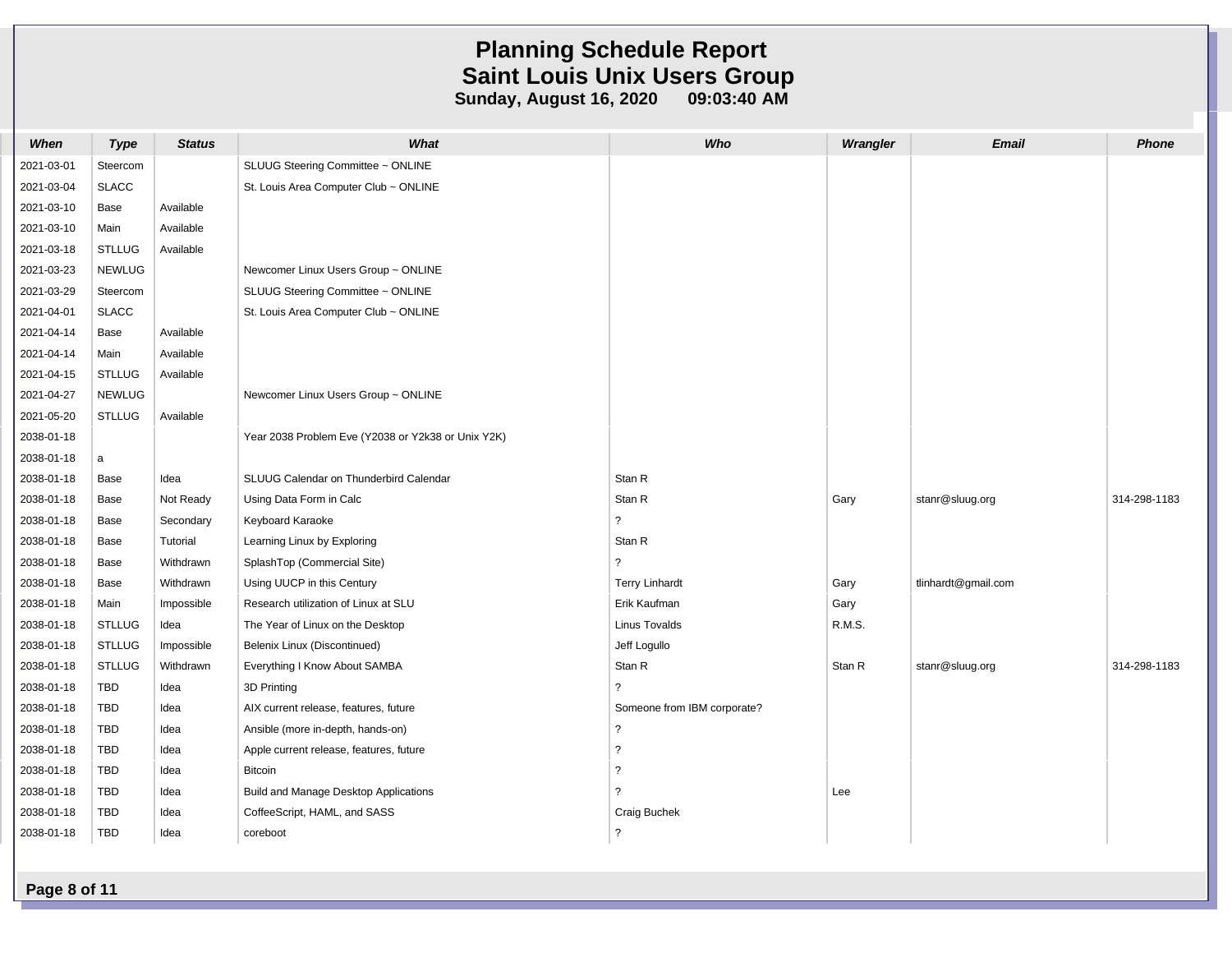| When       | <b>Type</b> | <b>Status</b> | What                                    | Who            | Wrangler | <b>Email</b>        | <b>Phone</b> |
|------------|-------------|---------------|-----------------------------------------|----------------|----------|---------------------|--------------|
| 2038-01-18 | TBD         | Idea          | CPUs                                    | $\overline{?}$ |          |                     |              |
| 2038-01-18 | TBD         | Idea          | Current tools for web development       | ?              |          |                     |              |
| 2038-01-18 | TBD         | Idea          | Desktop Distro roundup                  | $\overline{2}$ |          |                     |              |
| 2038-01-18 | TBD         | Idea          | Desktop Environment roundup             | ?              |          |                     |              |
| 2038-01-18 | <b>TBD</b>  | Idea          | Developing for (web, native) iPhone     | ?              |          |                     |              |
| 2038-01-18 | <b>TBD</b>  | Idea          | Diversity in Tech                       | ?              |          |                     |              |
| 2038-01-18 | TBD         | Idea          | Emacs                                   | Deech?         |          |                     |              |
| 2038-01-18 | TBD         | Idea          | Fedora Design Suite                     | ?              |          |                     |              |
| 2038-01-18 | TBD         | Idea          | Fedora Security Lab                     | ?              |          |                     |              |
| 2038-01-18 | TBD         | Idea          | <b>Flying Boxes</b>                     | Kyle Cordes    |          |                     |              |
| 2038-01-18 | TBD         | Idea          | Gaming on Linux with Steam              | 2              |          |                     |              |
| 2038-01-18 | TBD         | Idea          | Geo-separation of data centers          | ?              |          |                     |              |
| 2038-01-18 | TBD         | Idea          | Gnome 3 (getting past the hate)         | $\mathcal{P}$  |          |                     |              |
| 2038-01-18 | TBD         | Idea          | GPU processing                          | $\overline{2}$ |          |                     |              |
| 2038-01-18 | TBD         | Idea          | <b>GUI builders</b>                     | ?              |          |                     |              |
| 2038-01-18 | <b>TBD</b>  | Idea          | Homebrew on Linux, macOS and Win10      | ?              | Don E.   | don.ellis@gmail.com |              |
| 2038-01-18 | TBD         | Idea          | Hostirian/Primary.NET Data Center       | $\mathcal{P}$  |          |                     |              |
| 2038-01-18 | TBD         | Idea          | HP-UX current release, features, future |                |          |                     |              |
| 2038-01-18 | TBD         | Idea          | <b>HTML</b>                             | Craig Buchek   |          |                     |              |
| 2038-01-18 | TBD         | Idea          | <b>HTTP</b>                             | Craig Buchek   |          |                     |              |
| 2038-01-18 | TBD         | Idea          | IBM Virtualization Demonstration        | Sammie Allum   |          |                     |              |
| 2038-01-18 | TBD         | Idea          | Key Management                          | Yi Yang        |          |                     |              |
| 2038-01-18 | TBD         | Idea          | logcheck, fcheck                        | Craig Buchek   |          |                     |              |
| 2038-01-18 | TBD         | Idea          | MAC OSX server                          | ?              |          |                     |              |
| 2038-01-18 | TBD         | Idea          | Mac OS X topics                         | Craig Buchek   |          |                     |              |
| 2038-01-18 | TBD         | Idea          | Mind-mapping Applications               | ?              |          |                     |              |
| 2038-01-18 | TBD         | Idea          | Munin (resource monitoring)             | ?              |          |                     |              |
| 2038-01-18 | <b>TBD</b>  | Idea          | MySQL                                   | Jeff Logullo   |          |                     |              |
| 2038-01-18 | TBD         | Idea          | NoSQL                                   | 2              |          |                     |              |
| 2038-01-18 | <b>TBD</b>  | Idea          | Nuclear Belly Button Battery            |                |          |                     |              |
| 2038-01-18 | <b>TBD</b>  | Idea          | OpenBSD for Linux Users                 | Ken Johnson    |          |                     |              |
| 2038-01-18 | TBD         | Idea          | OpenID/OAuth                            | 2              |          |                     |              |
| 2038-01-18 | <b>TBD</b>  | Idea          | pfSense (firewall/router)               | 2              |          |                     |              |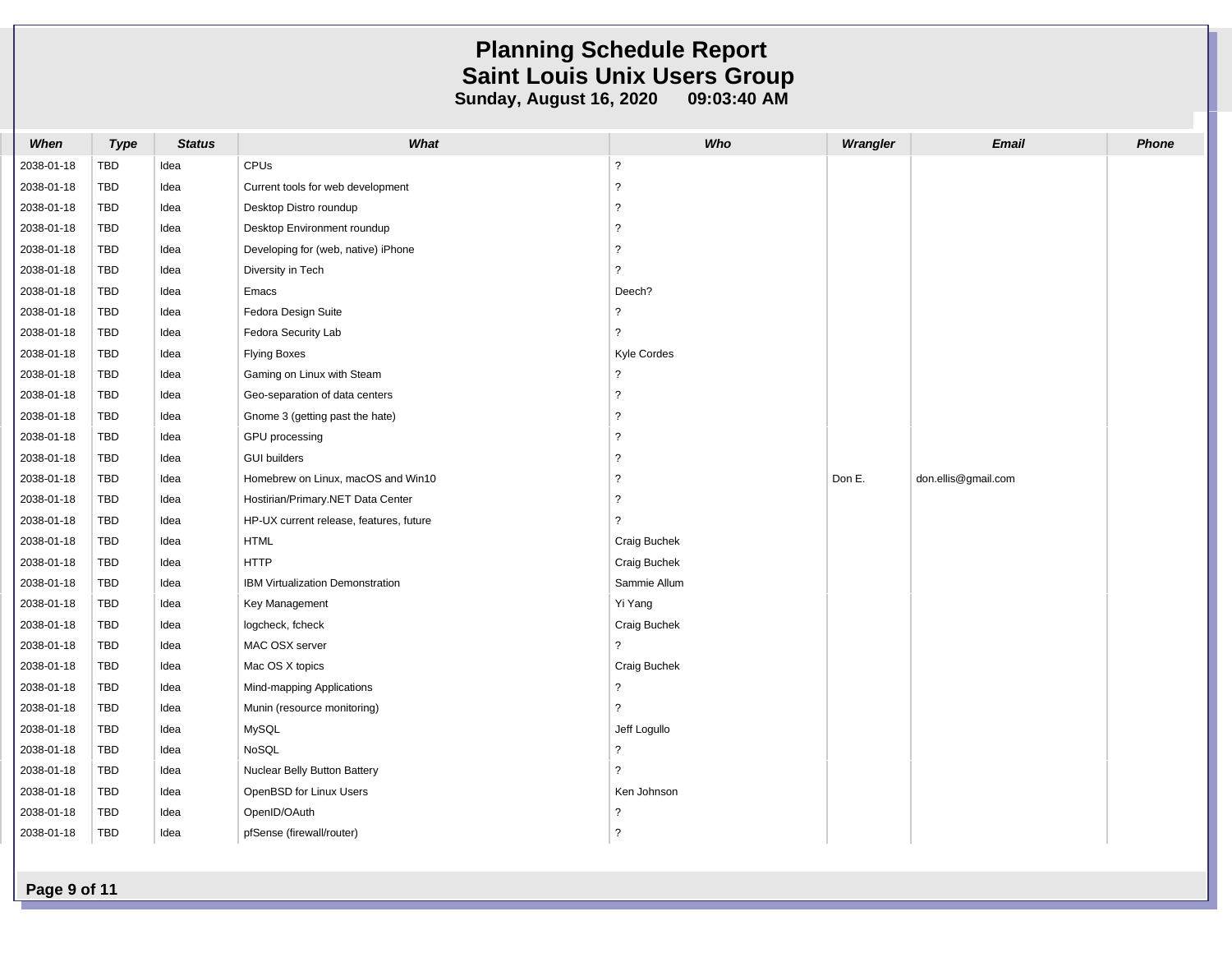| When       | <b>Type</b> | <b>Status</b> | What                                                     | Who                          | Wrangler | <b>Email</b> | <b>Phone</b> |
|------------|-------------|---------------|----------------------------------------------------------|------------------------------|----------|--------------|--------------|
| 2038-01-18 | <b>TBD</b>  | Idea          | PHP hello world talk with the PHP group                  | $\overline{?}$               |          |              |              |
| 2038-01-18 | TBD         | Idea          | PHP or generic programming language                      | ?                            |          |              |              |
| 2038-01-18 | <b>TBD</b>  | Idea          | Project Indiana                                          | Jeff Logullo                 |          |              |              |
| 2038-01-18 | <b>TBD</b>  | Idea          | Recent NSA and Security Updates                          | ?                            |          |              |              |
| 2038-01-18 | TBD         | Idea          | Recovering from disaster                                 | ?                            |          |              |              |
| 2038-01-18 | <b>TBD</b>  | Idea          | Red Hat Cloud Topics                                     | Joe "Zonker" Brockmeier      |          |              |              |
| 2038-01-18 | <b>TBD</b>  | Idea          | Red Hat Community Topics                                 | Joe "Zonker" Brockmeier      |          |              |              |
| 2038-01-18 | TBD         | Idea          | Red Hat Enterprise Linux (RHEL) or Fedora                | Tried Clark Smith at Red Hat |          |              |              |
| 2038-01-18 | <b>TBD</b>  | Idea          | Red Hat Topics                                           | Joe "Zonker" Brockmeier      |          |              |              |
| 2038-01-18 | <b>TBD</b>  | Idea          | R statistics package                                     | $\overline{2}$               |          |              |              |
| 2038-01-18 | <b>TBD</b>  | Idea          | Ruby on Rails                                            | Craig Buchek                 |          |              |              |
| 2038-01-18 | TBD         | Idea          | SASL                                                     | ?                            |          |              |              |
| 2038-01-18 | <b>TBD</b>  | Idea          | Scribus                                                  | Stan R                       |          |              |              |
| 2038-01-18 | <b>TBD</b>  | Idea          | <b>Security Issues</b>                                   | Yi Yang                      |          |              |              |
| 2038-01-18 | TBD         | Idea          | Setting up an Email server                               | $\overline{2}$               |          |              |              |
| 2038-01-18 | <b>TBD</b>  | Idea          | Solaris or OpenSolaris current release, features, future | ?                            |          |              |              |
| 2038-01-18 | <b>TBD</b>  | Idea          | SuSE or OpenSUSE recent releases                         | Gary Hollingsworth?          |          |              |              |
| 2038-01-18 | <b>TBD</b>  | Idea          | Technical Books That Had an Impact                       | Ken Johnson                  |          |              |              |
| 2038-01-18 | <b>TBD</b>  | Idea          | Test-Driven Development                                  | Craig Buchek                 |          |              |              |
| 2038-01-18 | <b>TBD</b>  | Idea          | <b>Test-Driven Development</b>                           | <b>Brian Button</b>          |          |              |              |
| 2038-01-18 | <b>TBD</b>  | Idea          | The Swiss Army Knife of ffmpeg                           | Kyle Cordes                  |          |              |              |
| 2038-01-18 | TBD         | Idea          | <b>USB</b>                                               | 2                            |          |              |              |
| 2038-01-18 | <b>TBD</b>  | Idea          | Use vericrypt                                            | stanr MAIN 2019-06-12        |          |              |              |
| 2038-01-18 | <b>TBD</b>  | Idea          | VMware                                                   | <b>Matt Skipton</b>          | C. Fitch |              |              |
| 2038-01-18 | <b>TBD</b>  | Idea          | VPN ~ Virtual NeworkComputing                            | $\overline{\phantom{0}}$     |          |              |              |
| 2038-01-18 | <b>TBD</b>  | Idea          | Web Browsers                                             | Craig Buchek                 |          |              |              |
| 2038-01-18 | <b>TBD</b>  | Idea          | Web Servers                                              | Craig Buchek                 |          |              |              |
| 2038-01-18 | TBD         | Idea          | Wehrenberg Theaters Digital Projectors                   | $\overline{?}$               | Gary     |              |              |
| 2038-01-18 | <b>TBD</b>  | Idea          | wget and curl                                            | Craig Buchek                 |          |              |              |
| 2038-01-18 | <b>TBD</b>  | Idea          | WireGuard                                                | $\overline{?}$               |          |              |              |
| 2038-01-18 | <b>TBD</b>  | Idea          | <b>ZFS</b>                                               | Jeff Logullo                 |          |              |              |
| 2038-01-18 | <b>TBD</b>  | Idea          | ZFS Versioning Filenames (snapshots?)                    | Jeff Logullo                 |          |              |              |
| 2038-01-18 | <b>TBD</b>  | POC           | This is our Kansas City contact with Red Hat             | Adam R. Motlik               | Gary     |              | 314-266-8048 |

**Page 10 of 11**